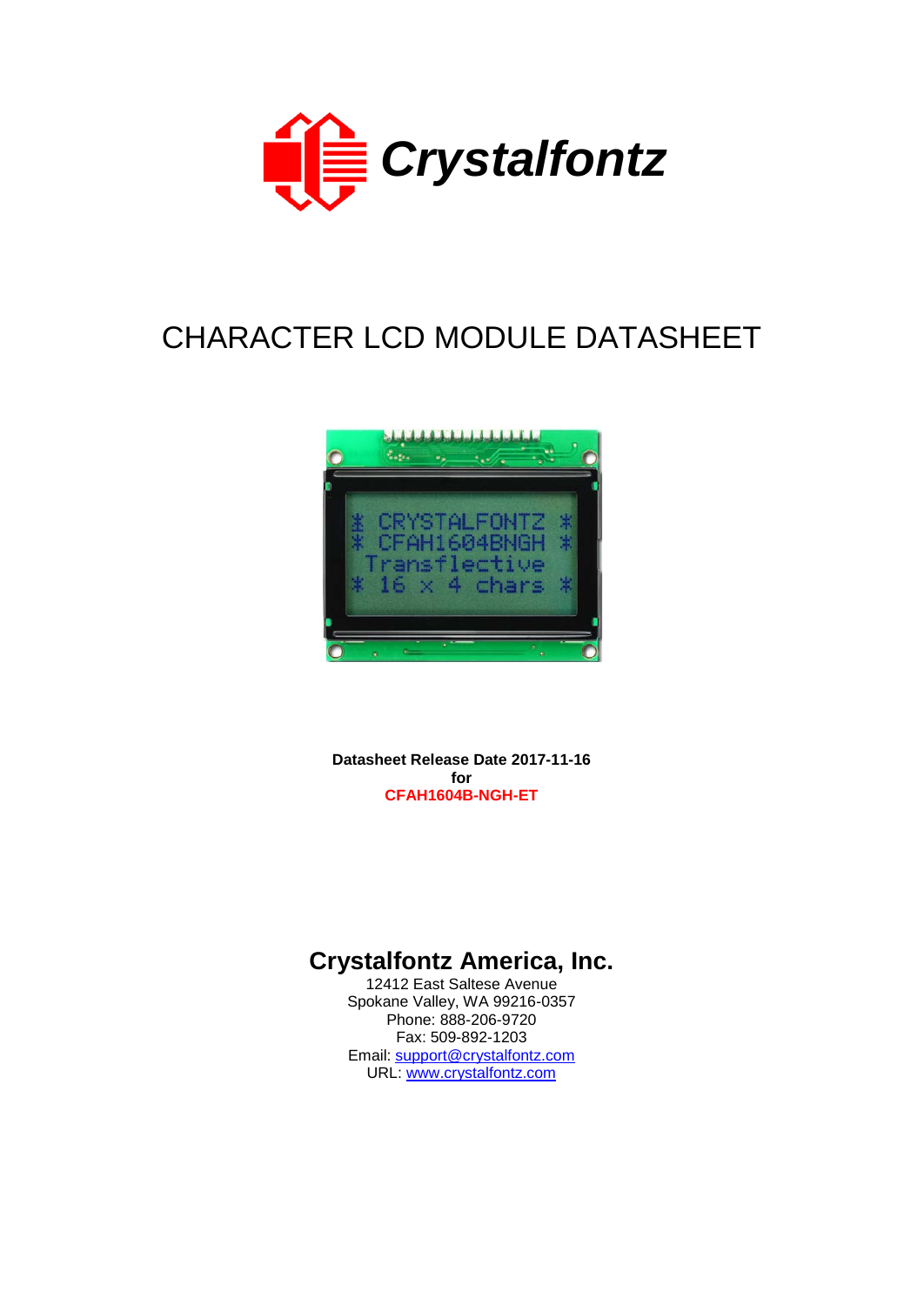

# **CONTENTS**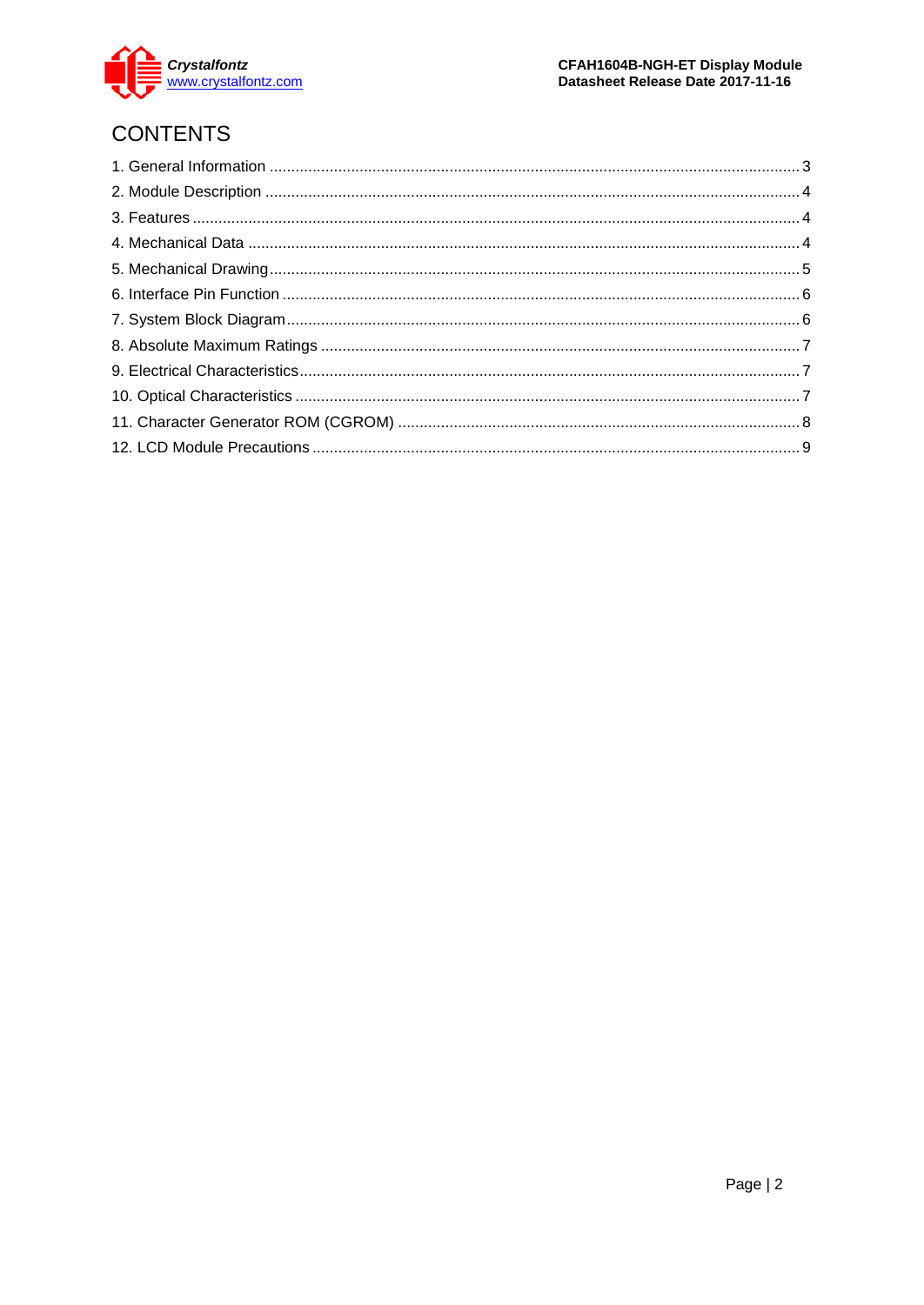

### <span id="page-2-0"></span>**1. General Information**

#### **Datasheet Revision History**

Datasheet Release: **2017-11-16**

Datasheet for the CFAH1604B-NGH-ET character LCD display module.

#### **Product Change Notifications**

You can check for or subscribe to **Part Change Notices** for this display module on our website.

#### **Variations**

Slight variations between lots are normal (e.g., contrast, color, or intensity).

#### **Volatility**

This display module has volatile memory.

#### **Disclaimer**

Certain applications using Crystalfontz America, Inc. products may involve potential risks of death, personal injury, or severe property or environmental damage ("Critical Applications"). CRYSTALFONTZ AMERICA, INC. PRODUCTS ARE NOT DESIGNED, INTENDED, AUTHORIZED, OR WARRANTED TO BE SUITABLE FOR USE IN LIFE-SUPPORT APPLICATIONS, DEVICES OR SYSTEMS OR OTHER CRITICAL APPLICATIONS. Inclusion of Crystalfontz America, Inc. products in such applications is understood to be fully at the risk of the customer. In order to minimize risks associated with customer applications, adequate design and operating safeguards should be provided by the customer to minimize inherent or procedural hazard. Please contact us if you have any questions concerning potential risk applications.

Crystalfontz America, Inc. assumes no liability for applications assistance, customer product design, software performance, or infringements of patents or services described herein. Nor does Crystalfontz America, Inc. warrant or represent that any license, either express or implied, is granted under any patent right, copyright, or other intellectual property right of Crystalfontz America, Inc. covering or relating to any combination, machine, or process in which our products or services might be or are used.

All specifications in datasheets on our website are, to the best of our knowledge, accurate but not guaranteed. Corrections to specifications are made as any inaccuracies are discovered.

Company and product names mentioned in this publication are trademarks or registered trademarks of their respective owners.

Copyright © 2017 by Crystalfontz America, Inc.,12412 East Saltese Avenue, Spokane Valley, WA 99216 U.S.A.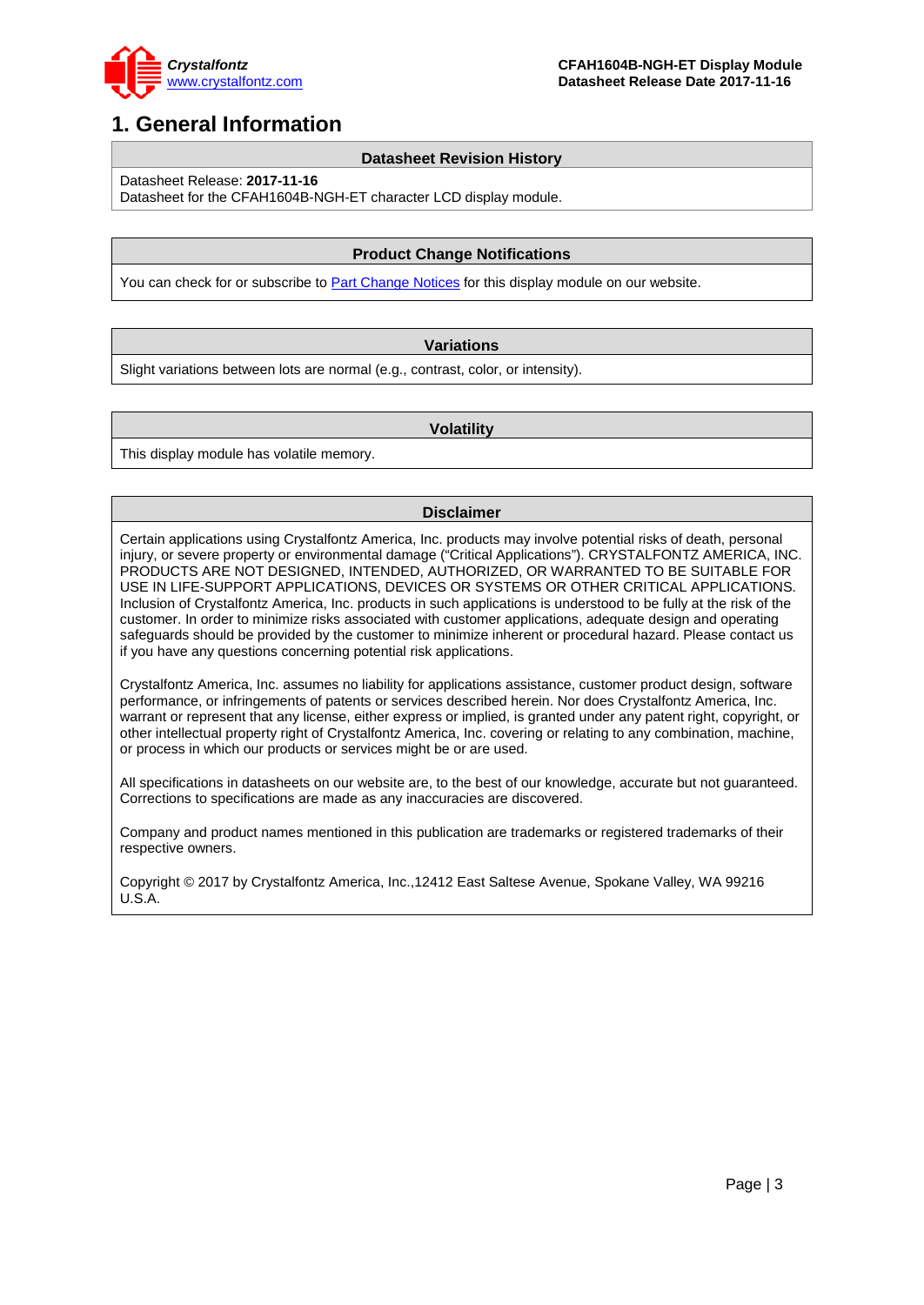

### <span id="page-3-0"></span>**2. Module Description**

This is a 16 character by 4-lines gray LCD display with no backlight. This display has a built in Sitronix ST7066U controller. The Sitronix ST7066U is compatible with the industry standard Hitachi HD44780 controller.

Please see [Sitronix ST7066U LCD Controller Datasheet](https://www.crystalfontz.com/controllers/Sitronix/ST7066U) for further reference.

#### <span id="page-3-1"></span>**3. Features**

- Built-in Controller: ST7066U (or equivalent)
- STN Positive, Gray, Transflective Mode
- No Backlight
- +5v Power Supply
- Viewing Direction: 6 o'clock
- 1/16 Duty
- Operating Temperature: -20°C to +70°C
- Storage Operation: -30°C to +80°C
- Interface: 4-Bit / 8-Bit Parallel

### <span id="page-3-2"></span>**4. Mechanical Data**

| <b>Item</b>              | <b>Specification</b><br>(mm)  | <b>Specification</b><br>(inch, reference) |  |  |  |
|--------------------------|-------------------------------|-------------------------------------------|--|--|--|
| Overall Width and Height | 70.6 (W) x 60.0 (H) x 8.9 (D) | 2.779 (W) x 2.362 (H) x 0.350 (D)         |  |  |  |
| Viewing Area             | 58.8 (W) x 31.4 (H)           | $2.315$ (W) x 1.236 (H)                   |  |  |  |
| Active Area              | 56.2 (W) x 20.8 (H)           | $2.213$ (W) x 0.819 (H)                   |  |  |  |
| <b>Character Size</b>    | $2.95$ (W) x 4.75 (H)         | $0.116$ (W) x $0.187$ (H)                 |  |  |  |
| <b>Character Pitch</b>   | 3.55 (W) x 5.35 (H)           | $0.139$ (W) x $0.211$ (H)                 |  |  |  |
| Dot Size                 | $0.55$ (W) x $0.55$ (H)       | $0.022$ (W) x $0.022$ (H)                 |  |  |  |
| Dot Pitch                | $0.60$ (W) $\times$ 0.60 (H)  | $0.024$ (W) x 0.024 (H)                   |  |  |  |
| Weight (Typical)         | 29 grams                      | 1.02 ounces                               |  |  |  |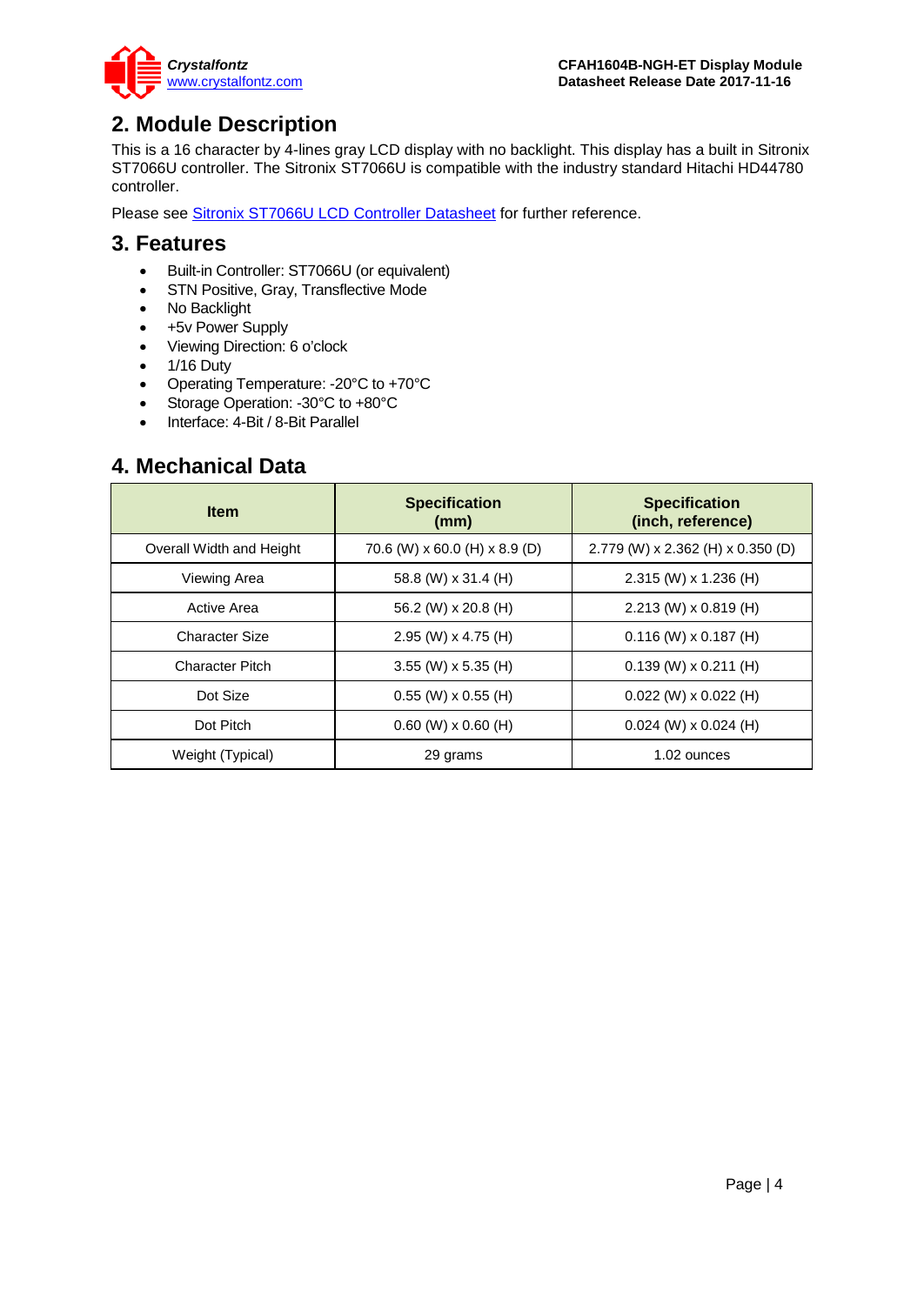

### **5. Mechanical Drawing**

<span id="page-4-0"></span>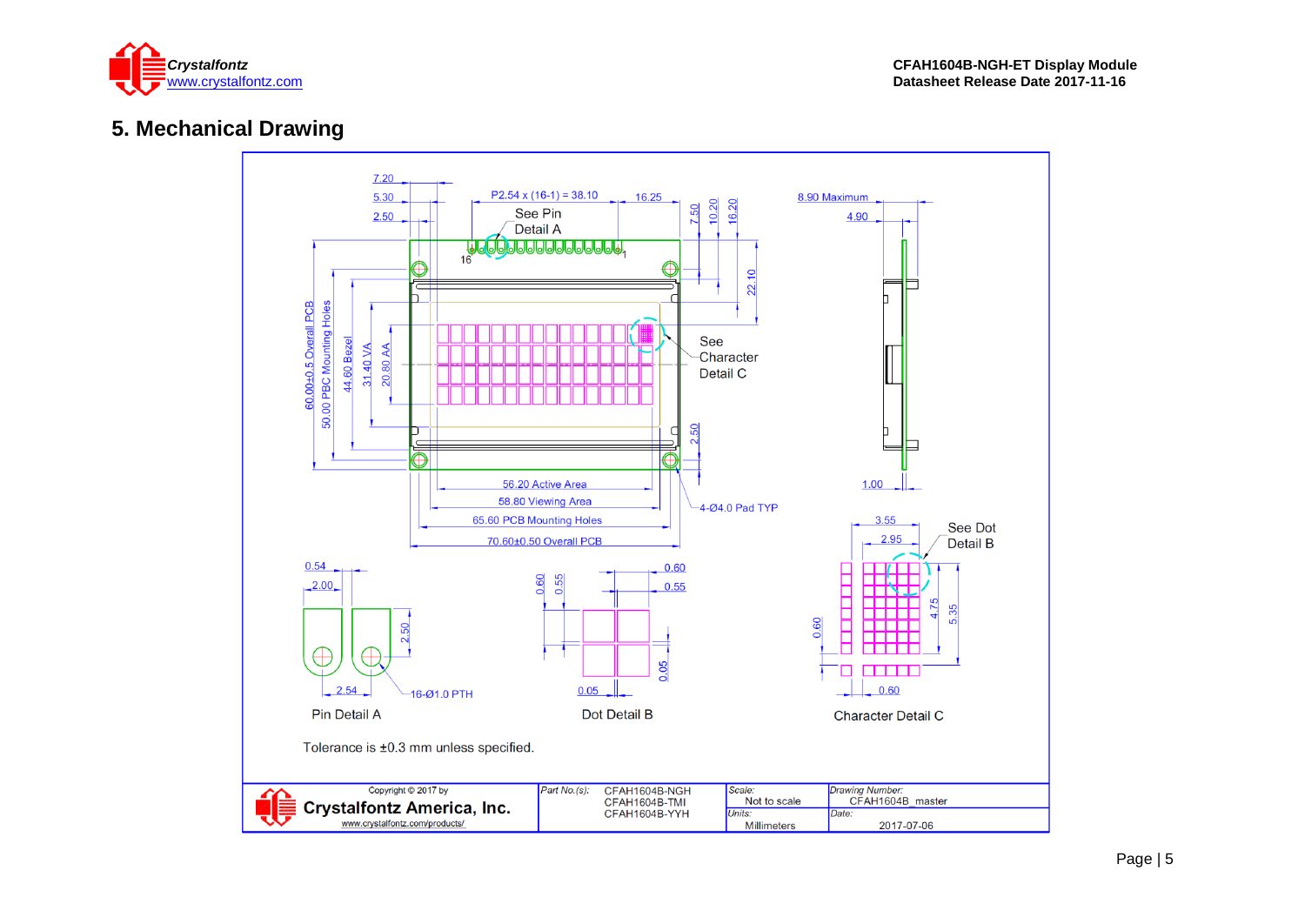

### <span id="page-5-0"></span>**6. Interface Pin Function**

| Pin No.        | <b>Symbol</b>         | Level                | <b>Function</b>                |
|----------------|-----------------------|----------------------|--------------------------------|
| 1              | Vss                   | 0v                   | Ground                         |
| 2              | <b>V<sub>DD</sub></b> | 5.0 <sub>V</sub>     | Supply Voltage for Logic       |
| 3              | Vo                    | (variable)           | Supply Voltage for LCD         |
| 4              | <b>RS</b>             | H/L                  | H: Data<br>L: Instruction Code |
| 5              | R/W                   | H/L                  | H: Read<br>L: Write            |
| 6              | E                     | $H, H \rightarrow L$ | Chip Enable Signal             |
| $\overline{7}$ | DB <sub>0</sub>       | H/L                  | Data Bus Line                  |
| 8              | DB <sub>1</sub>       | H/L                  | Data Bus Line                  |
| 9              | DB <sub>2</sub>       | H/L                  | Data Bus Line                  |
| 10             | DB <sub>3</sub>       | H/L                  | Data Bus Line                  |
| 11             | DB4                   | H/L                  | Data Bus Line                  |
| 12             | DB <sub>5</sub>       | H/L                  | Data Bus Line                  |
| 13             | DB <sub>6</sub>       | H/L                  | Data Bus Line                  |
| 14             | DB <sub>7</sub>       | H/L                  | Data Bus Line                  |
| 15             | <b>NC</b>             | ٠                    | No Connection                  |
| 16             | <b>NC</b>             | ٠                    | No Connection                  |

### <span id="page-5-1"></span>**7. System Block Diagram**

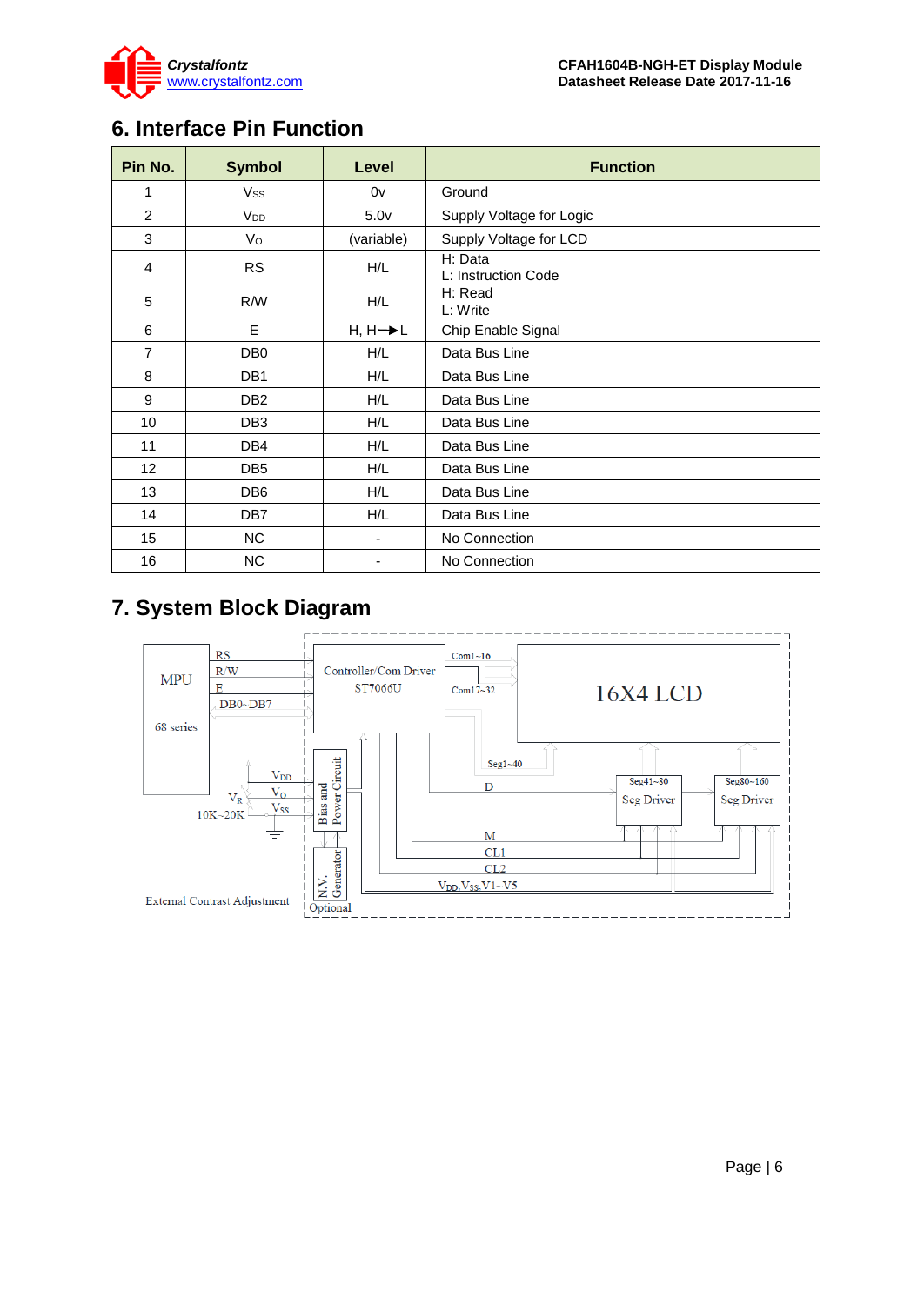

### <span id="page-6-0"></span>**8. Absolute Maximum Ratings**

| <b>Parameter</b>             | <b>Symbol</b>              | <b>Min</b> | <b>Max</b> | Unit            | <b>Notes</b> |
|------------------------------|----------------------------|------------|------------|-----------------|--------------|
| Supply Voltage for Logic     | $V_{DD} - V_{SS}$          | $-0.3$     | 7          | ٧               | (1)(2)       |
| Supply Voltage for LCD       | $V_{DD} - V_{O}$           | $-0.3$     | 13         | ٧               | (1)(2)       |
| Input Voltage                | $V_{\rm I}$                | $V_{SS}$   | ٠          | V <sub>DD</sub> | -            |
| <b>Operating Temperature</b> | Top                        | $-20$      | $+70$      | °C              |              |
| Storage Temperature          | $\mathsf{T}_{\texttt{ST}}$ | -30        | $+80$      | °C              |              |

*Notes:*

*(1) These are stress ratings only. Extended exposure to the absolute maximum ratings listed above may affect device reliability or cause permanent damage.* 

*(2) Functional operation should be restricted to the limits in the Electrical Characteristics table below.*

| <b>Item</b>              | <b>Symbol</b>                    | <b>Condition</b>   | <b>Min</b>     | <b>Typical</b>           | <b>Max</b>            | <b>Unit</b> |
|--------------------------|----------------------------------|--------------------|----------------|--------------------------|-----------------------|-------------|
| Supply Voltage for Logic | V <sub>DD</sub> -V <sub>SS</sub> |                    | 4.5            | 5.0                      | 5.5                   | $\vee$      |
|                          |                                  | $Ta = -20°C$       | ٠              | ٠                        | 5.6                   | V           |
| Supply Voltage for LCD   | $V_{DD} - V_{O}$                 | $Ta = 25^{\circ}C$ | 4.1            | 4.2                      | 4.3                   | V           |
|                          |                                  | $Ta=70^{\circ}C$   | 3.4            | $\overline{\phantom{a}}$ | ٠                     | V           |
| High-level Input         | Vıн                              |                    | $0.7$ $V_{DD}$ | $\overline{\phantom{a}}$ | <b>V<sub>DD</sub></b> | V           |
| Low-level Input          | Vil                              | $\blacksquare$     | <b>Vss</b>     | $\overline{\phantom{0}}$ | 0.6                   | V           |
| High-level Output        | <b>V</b> <sub>OН</sub>           |                    | 3.9            | $\blacksquare$           | $V_{DD}$              | $\vee$      |
| Low-level Output         | VOL                              |                    | 0              | $\overline{\phantom{a}}$ | 0.4                   | $\vee$      |
| <b>Supply Current</b>    | <b>I</b> DD                      | $V_{DD} = 5.0V$    | 1.0            | 1.2                      | 1.5                   | mA          |

### <span id="page-6-1"></span>**9. Electrical Characteristics**

# <span id="page-6-2"></span>**10. Optical Characteristics**

| <b>Item</b>           | <b>Symbol</b> | <b>Condition</b> | <b>Min</b> | <b>Typical</b> | <b>Max</b> | <b>Unit</b>          |
|-----------------------|---------------|------------------|------------|----------------|------------|----------------------|
|                       | θ             | $CR \ge 2$       | 0          |                | 20         | $\phi = 180^\circ$   |
|                       | θ             | $CR \ge 2$       | 0          |                | 40         | $\phi = 0^{\circ}$   |
| View Angle            | θ             | $CR \ge 2$       | 0          |                | 30         | $\phi = 90^{\circ}$  |
|                       | θ             | $CR \ge 2$       | 0          |                | 30         | $\phi = 270^{\circ}$ |
| <b>Contrast Ratio</b> | CR.           |                  | ۰          | 3              | -          |                      |
|                       | T rise        |                  |            | 150            | 200        | ms                   |
| Response Time         | T fall        |                  |            | 150            | 200        | ms                   |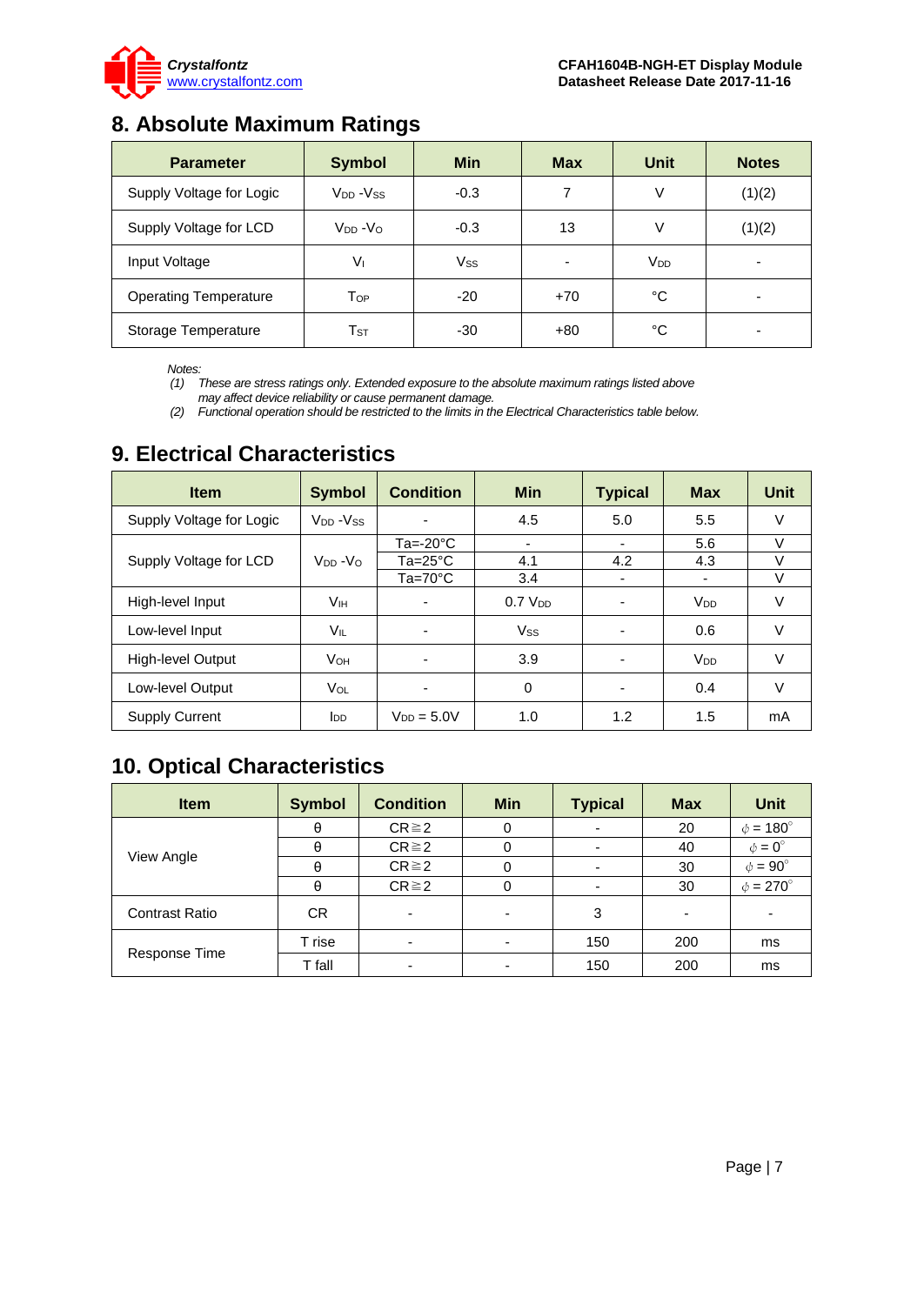

# <span id="page-7-0"></span>**11. Character Generator ROM (CGROM)**

| Upper<br>4 bit<br>Lower<br>4 bit | LLLL                    | шшн           | LLHL | LLHH     | LHLI | LHI.      | LHHT         | TAHHH HTAT |    | HLLH | HT HT     | <b>HILHH HHILI</b> |    |                        |                         |       |
|----------------------------------|-------------------------|---------------|------|----------|------|-----------|--------------|------------|----|------|-----------|--------------------|----|------------------------|-------------------------|-------|
| LLLL                             | CG<br><b>RAM</b><br>(1) | .į.,<br>1.11  |      |          | е    |           | Ŧ,           | j          |    |      | <br>;<br> |                    | į  | ì                      | $\mathbf{J}_\mathrm{p}$ |       |
| <b>LLLH</b>                      | CG<br>RAM<br>(2)        |               | i    | 1        |      |           |              |            |    |      | ×<br>ı.   |                    | Ĵ. |                        | в                       |       |
| <b>LLHL</b>                      | CG<br>RAM<br>(3)        | Ī             | Ħ    |          |      |           |              |            |    |      |           | ÷                  | m  |                        |                         |       |
| <b>LLHH</b>                      | CG<br>RAM<br>(4)        | ĭ             |      |          |      |           |              |            | Ŵ  |      | ×         | ٠.                 |    |                        |                         |       |
| LHLL                             | CG<br>RAM<br>(5)        | ľ             |      |          |      | į         |              |            |    |      | ¢         | ×,                 | ąJ |                        |                         |       |
| <b>LHLH</b>                      | CG<br>RAM<br>(6)        | Ī,            |      |          |      | į         |              |            | ш, |      |           | .:.                | Ť  |                        |                         |       |
| <b>LHHL</b>                      | CG<br>RAM<br>(7)        | H,<br>,,,,,,, | ł    |          |      | į<br>Î    | f            | E          |    |      |           | ļ                  | i  |                        |                         |       |
| LHHH                             | CG<br>RAM<br>(8)        | <br>E         | p    | i        |      | į         |              |            |    |      |           |                    |    | ۰.                     | ۱.                      | --::: |
| <b>HLLL</b>                      | CG<br>RAM<br>(1)        | Ï<br>٠        |      |          |      |           |              |            | Ŵ  |      | ŗ.        |                    |    |                        |                         |       |
| HLLH                             | CG<br>RAM<br>(2)        | Ì,            | ٠,   |          | I    | $\vec{r}$ | 1            |            |    | I    | I         | K)                 |    | į<br>l                 | i                       |       |
| HLHL                             | CG<br>RAM<br>(3)        | ۰.,           | \$   | 88<br>88 | Ī    | ٠         | Ŧ            |            |    |      |           | þ                  |    | ٥.                     |                         | ::::  |
| <b>HLHH</b>                      | CG<br>RAM<br>(4)        | ,,,,,,,,      | .j., | 88<br>y. |      | Ľ         | i<br>×,<br>× | Ŧ,         | ı  |      |           |                    |    | <b>THEFT</b><br>н<br>в |                         |       |
| <b>HHLL</b>                      | CG<br>RAM<br>(5)        |               | ٠.   | ċ,       | į    |           | 1            | in cases   | З. |      |           |                    |    | İ                      |                         |       |
| HHLH                             | CG<br>RAM<br>(6)        | ala.          |      |          |      | į         | m            | ŀ          | ì. |      |           | şĖ                 | 88 | į<br>j<br>š            | Ĩ                       |       |
| <b>HIHHL</b>                     | CG<br>RAM<br>(7)        | æ             | 88   |          |      |           |              |            |    | Ē    | æ         | Ĵ                  | Ø  | ì<br>ĭ                 |                         |       |
| <b>HHHH</b>                      | CG<br>RAM<br>(8)        | H             |      |          |      |           |              | A.         | ŵ  |      | çċ        |                    | Ŵ  |                        |                         |       |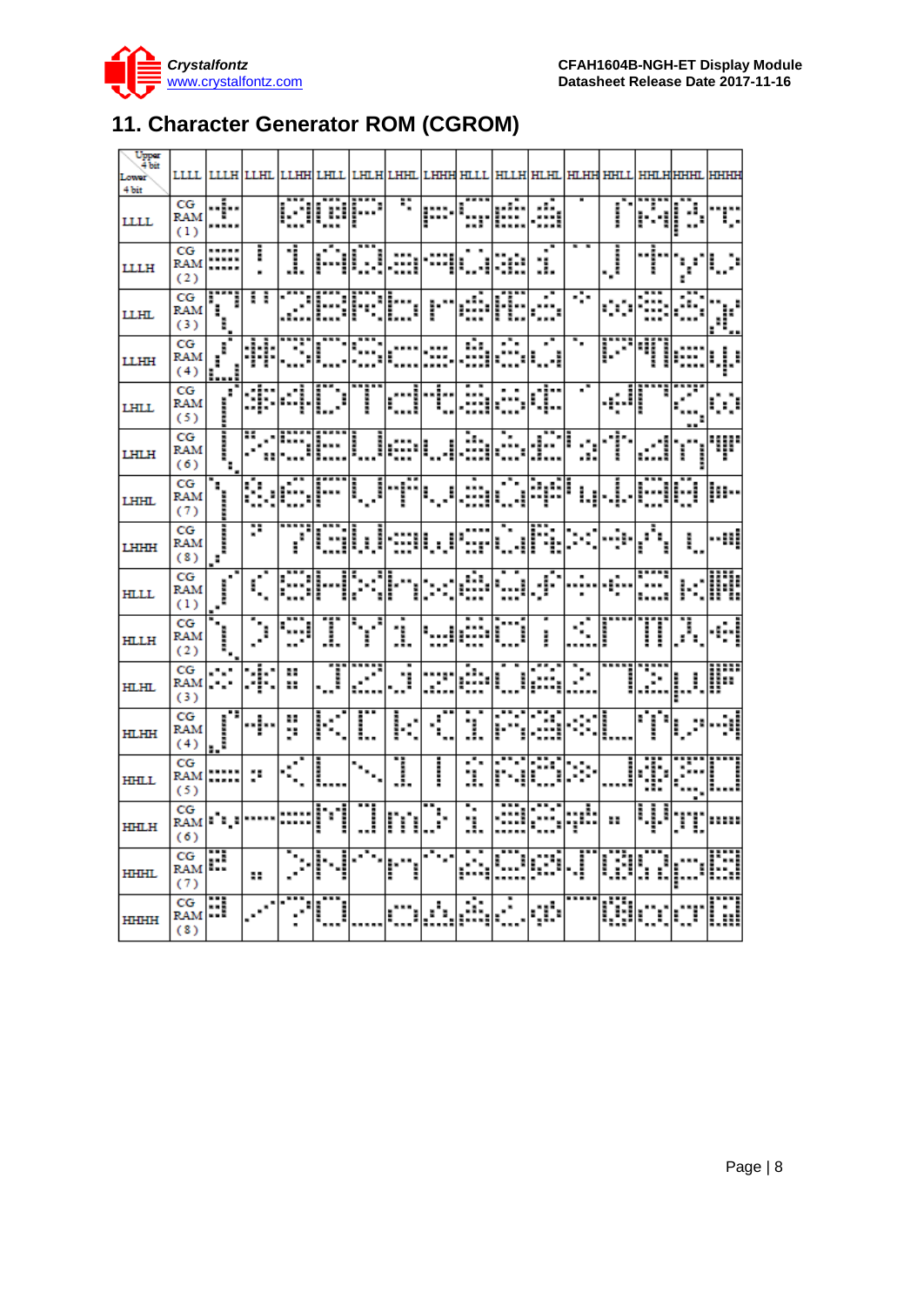

### <span id="page-8-0"></span>**12. LCD Module Precautions**

The precautions below should be followed when using LCD modules to help ensure personal safety, module performance, and compliance of environmental regulations.

#### **12.1. Modules**

- Avoid applying excessive shocks to module or making any alterations or modifications to it.
- Do not make extra holes on the printed circuit board, modify its shape or change the components of LCD display module.
- Do not disassemble the LCD display module.
- Do not operate the LCD display module above the absolute maximum rating.
- Do not drop, bend or twist the LCD display module.
- Soldering: only to the I/O terminals.
- Store in an anti-static electricity container and clean environment.
	- It is common to use the "screen saver" to extend the lifetime of the LCD display module.
		- o Do not use the fixed information for long periods of time in real application.
		- Do not use fixed information in LCD panel for long periods of time to extend "screen burn" effect time.
- Crystalfontz has the right to change the passive components, including R3, R6 & backlight adjust resistors. (Resistors, capacitors and other passive components will have different appearance and color caused by the different supplier.)
- Crystalfontz have the right to change the PCB Rev. (In order to satisfy the supplying stability, management optimization and the best product performance, etc., under the premise of not affecting the electrical characteristics and external dimensions, Crystalfontz has the right to modify the version.).

#### **12.2. Handling Precautions**

- Since the display panel is made of glass, do not apply mechanical impacts such as dropping from a high position.
- If the display panel is accidently broken, and the internal organic substance leaks out, be careful not to inhale or touch the organic substance.
- If pressure is applied to the display surface or its neighborhood of the LCD display module, the cell structure may be damaged, so be careful not to apply pressure to these sections.
- The polarizer covering the surface of the LCD display module is soft and can be easily scratched. Please be careful when handling the LCD display module.
- Clean the surface of the polarizer covering the LCD display module if it becomes soiled using following adhesion tape.
	- o Scotch Mending Tape No. 810 or an equivalent
	- o Never breathe the soiled surface or wipe the surface using a cloth containing solvent such as ethyl alcohol, since the surface of the polarizer will become cloudy.
	- o The following liquids/solvents may spoil the polarizer:
		- Water
		- **Ketone**
		- Aromatic Solvents
- Hold the LCD display module very carefully when placing the LCD display module into the system housing.
- Do not apply excessive stress or pressure to the LCD display module. And, do not over bend the film with electrode pattern layouts. These stresses will influence the display performance. Also, be sure to secure the sufficient rigidity for the outer cases.

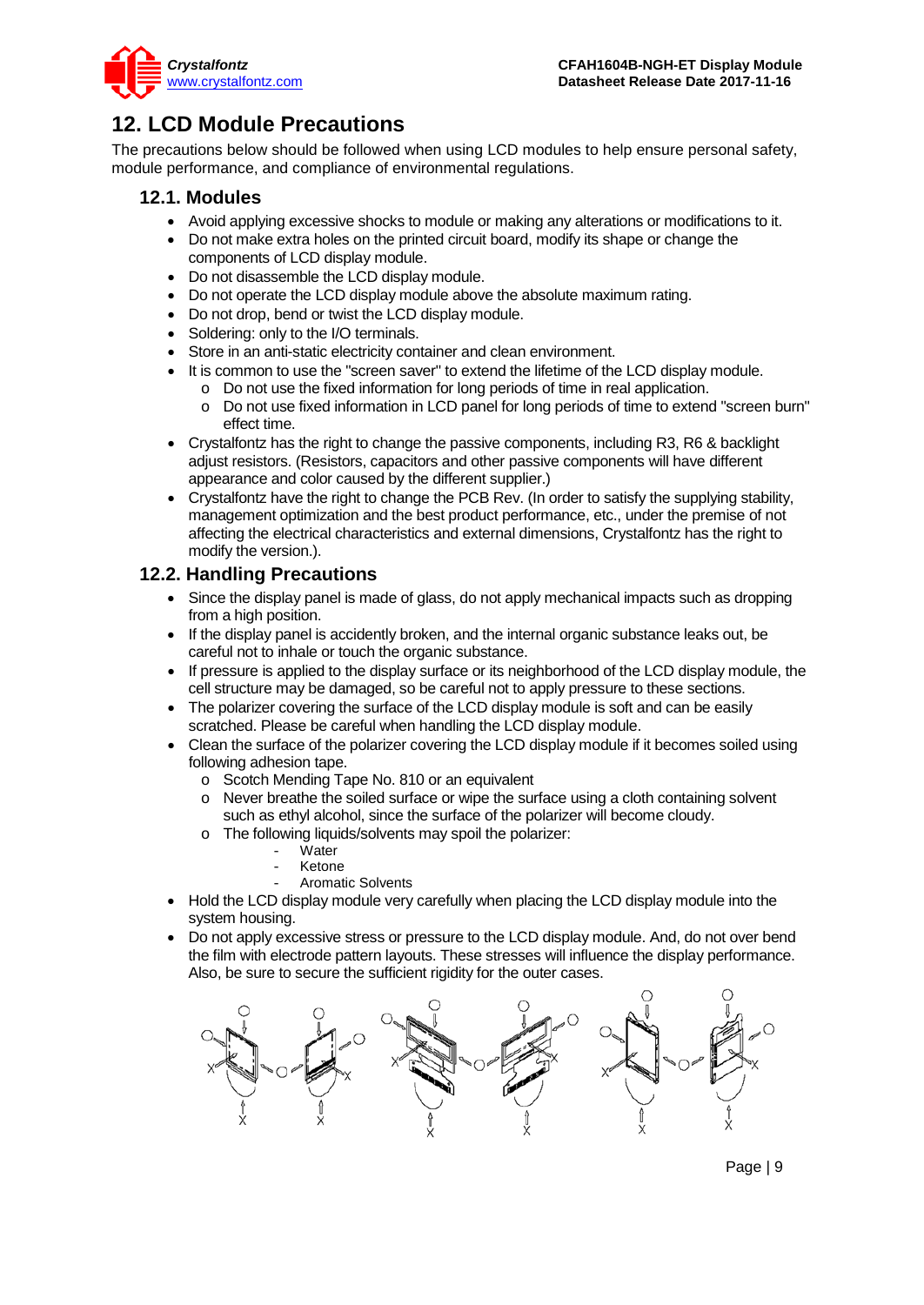

- Do not apply stress to the LSI chips and the surrounding molded sections.
- Do not disassemble or modify the LCD display module.
- Do not apply input signals while the logic power is off.
- Pay sufficient attention to the working environments when handing the LCD display module to prevent occurrence of element breakage accidents by static electricity.
	- o Be sure to make human body grounding when handling LCD display modules.
	- o Be sure to ground tools to use for assembly such as soldering irons.
	- o To suppress generation of static electricity, avoid carrying out assembly work under dry environments.
	- $\circ$  Protective film is being applied to the surface of the display panel of the LCD display module. Be careful since static electricity may be generated when exfoliating the protective film.
- Protection film is being applied to the surface of the display panel and removes the protection film before assembling it. At this time, if the LCD display module has been stored for a long period of time, residue adhesive material of the protection film may remain on the surface of the display panel after the film has been removed. In such a case, remove the residue material by the method discussed above.
- If electric current is applied when the LCD display module is being dewed or when it is placed under high humidity environments, the electrodes may become corroded. If this happens proceed with caution when handling the LCD display module.

#### **12.3. Storage Precautions**

- When storing the LCD display modules put them in static electricity preventive bags to avoid exposure to direct sunlight and fluorescent lamps. Also avoid high temperature and high humidity environments and low temperatures (less than 0°C) environments. (We recommend you store these modules in the packaged state when they were shipped from Crystalfontz). Be careful not to let water drops adhere to the packages or bags, and do not let dew gather on them.
- If electric current is applied when water drops are adhering to the surface of the LCD display module the LCD display module may have become dewed. If a dewed LCD display module is placed under high humidity environments it may cause the electrodes to become corroded. If this happens proceed with caution when handling the LCD display module.

#### **12.4. Designing Precautions**

- The absolute maximum ratings are the ratings that cannot be exceeded for LCD display module. If these values are exceeded, panel damage may happen.
- To prevent occurrence of malfunctioning by noise pay attention to satisfy the V<sub>II</sub> and V<sub>IH</sub> specifications and, at the same time, to make the signal line cable as short as possible.
- We recommend that you install excess current preventive unit (fuses, etc.) to the power circuit (V<sub>DD</sub>). (Recommend value: 0.5A)
- Pay sufficient attention to avoid occurrence of mutual noise interference with the neighboring devices.
- As for EMI, take necessary measures on the equipment side.
- When fastening the LCD display module, fasten the external plastic housing section.
- If the power supply to the LCD display module is forcibly shut down, by such errors as taking out the main battery while the LCD display panel is in operation, we cannot guarantee the quality of this LCD display module.
	- o Connection (contact) to any other potential than the above may lead to rupture of the IC.

#### **12.5. Disposing Precautions**

• Request the qualified companies to handle the industrial wastes when disposing of the LCD display modules. Or, when burning them, be sure to observe the environmental and hygienic laws and regulations.

#### **12.6. Other Precautions**

- When an LCD display module is operated for a long period of time with a fixed pattern, the fixed pattern may remain as an after image or a slight contrast deviation may occur.
	- $\circ$  If the operation is interrupted and left unused for a while, normal state can be restored.
	- o This will not cause a problem in the reliability of the module.